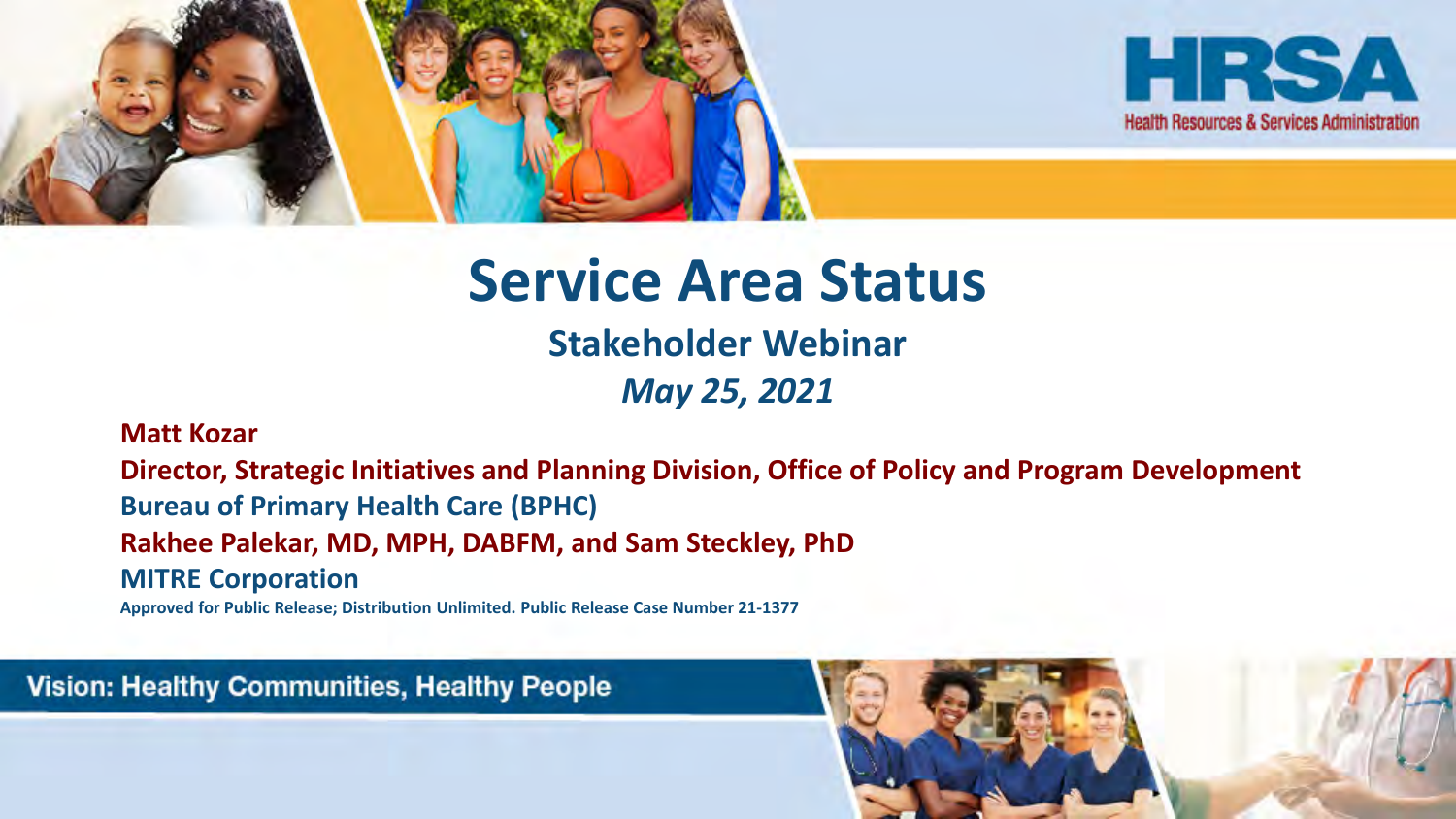#### **Agenda**

- **•** Introduction to Service Area Status (SAS)
	- **Background**
	- **Overview**
	- **Proposed Measures and Weights**
- Potential SAS Use Cases
- Calculation of the SAS Score
- Comparison of SAS and Unmet Need Score (UNS)
- **Next Steps**



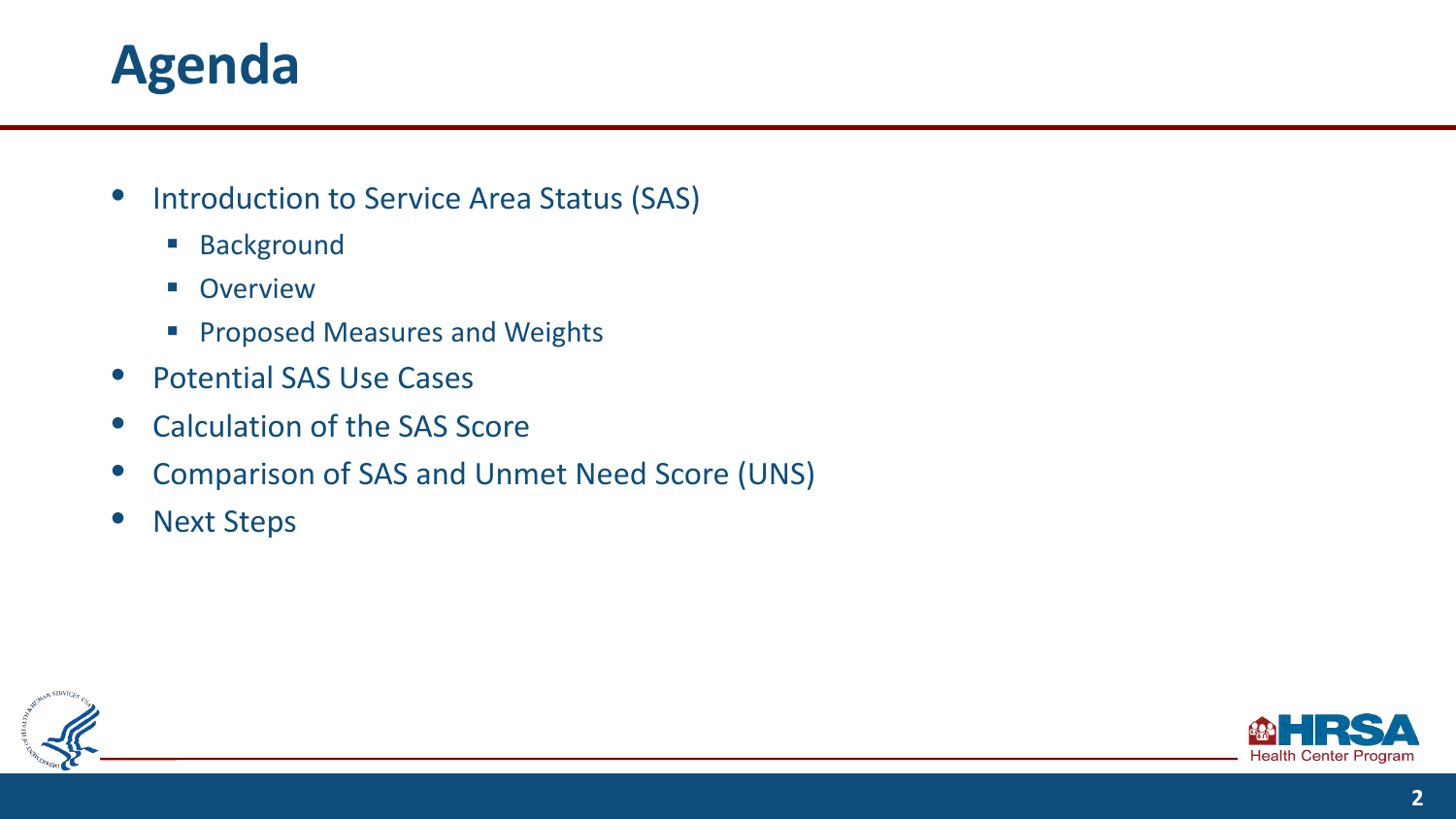#### **Background**

- Need for a quantitative, standard way to understand a health center's service area
- A measure-based service area score could be very helpful to HRSA, health centers, and others to understand the health, social, and economic status of a health center's service area
- Development of the Service Area Needs Assessment Methodology (SANAM) and utilization of the Unmet Need Score (UNS) in the 2019 New Access Point (NAP) funding opportunity demonstrated the value of a quantitative, standard approach for assessing unmet primary and preventive care need



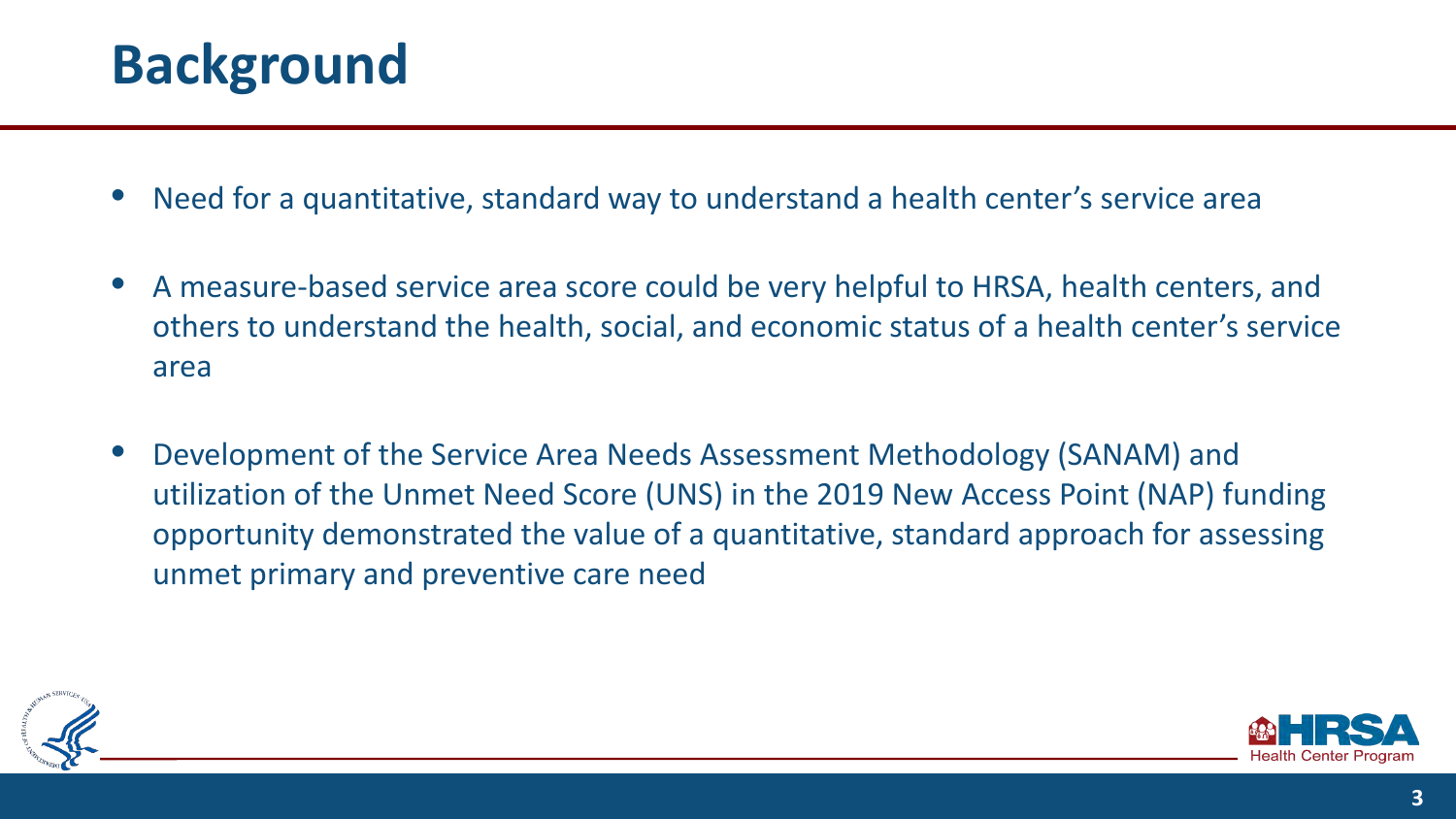### **Service Area Status (SAS) Overview**

- Describes health, social, and economic status of communities served by a health center
- **Methodology** 
	- Leverages SANAM and the data used in the calculation of the UNS
	- **Information on SANAM measures used for the UNS in the 2019 NAP funding and proposed** [changes to the measure set for UNS 2.0 are available on HRSA's Health Center Program](https://bphc.hrsa.gov/programopportunities/strategic-initiatives)  Strategic Initiatives website



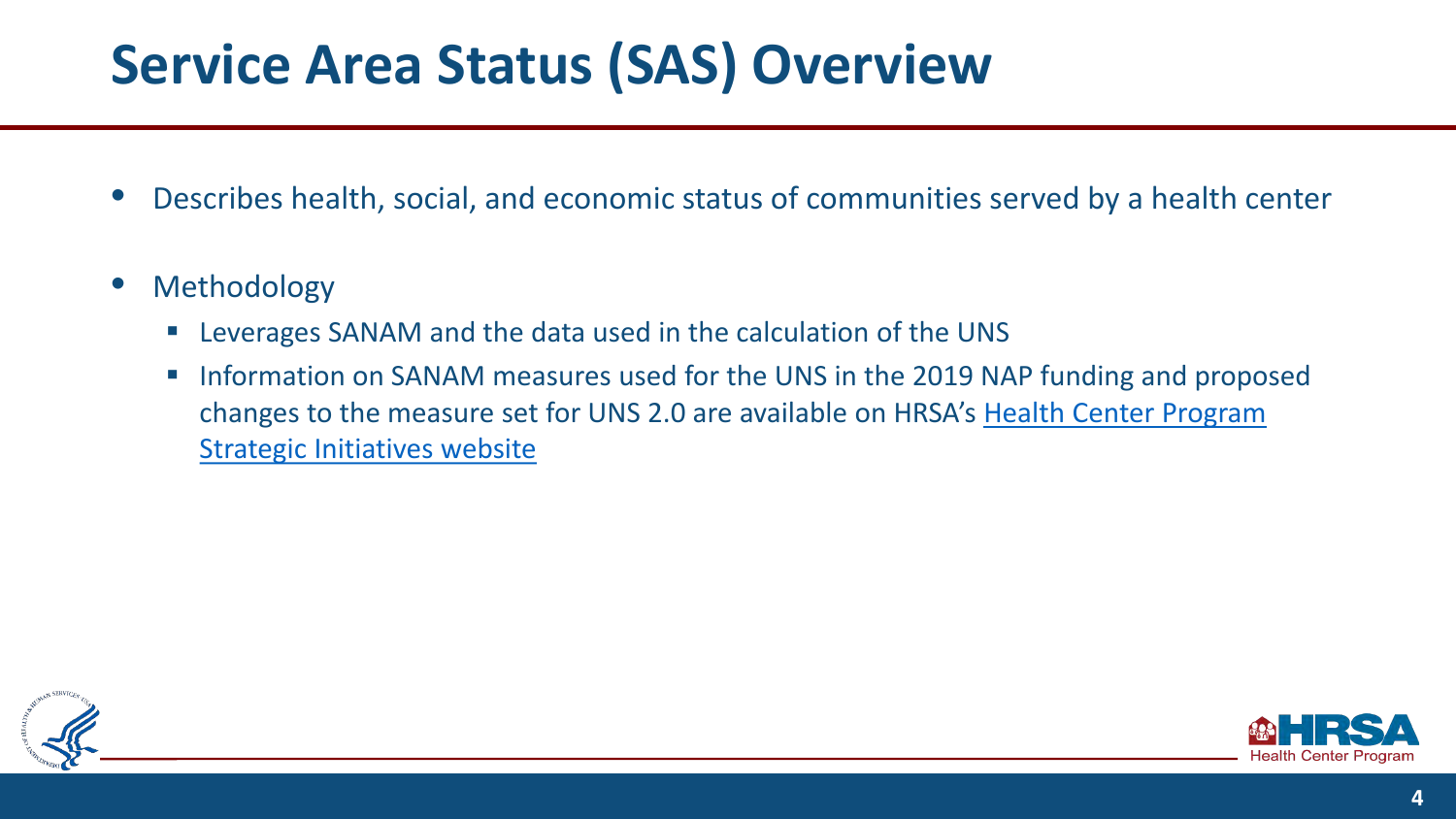## **Proposed SAS Measures and Weights**

- Like the UNS, the SAS score is a weighted sum of measures
- SAS uses UNS 2.0 measure set without Health Center Penetration
	- **Includes key measures of health** determinants and health status
	- **SAS focuses on status of the** community, regardless of the presence of a health center
	- **Naintains relative weights of** measures, after removing Health Center Penetration measure

| <b>HEALTH DETERMINANTS</b>                              |                                                    |                                                    | <b>HEALTH STATUS</b>            |                                    |     |
|---------------------------------------------------------|----------------------------------------------------|----------------------------------------------------|---------------------------------|------------------------------------|-----|
| NON-<br><b>ACCESS</b><br><b>MEASURES</b>                | <b>ACCESS</b><br><b>OUTCOME</b><br><b>MEASURES</b> | <b>ACCESS</b><br><b>BARRIER</b><br><b>MEASURES</b> | <b>PROXY</b><br><b>MEASURES</b> | <b>DIRECT</b><br><b>MEASURES</b>   |     |
| <b>Limited Access to</b><br><b>Healthy Foods</b><br>1.9 | <b>Health Center</b><br>Penetration                | 12.5<br>Below 200% Federal Poverty Level           |                                 | All Cause Mortality                | 2.5 |
| 1.9<br><b>Violent Crime</b>                             | <b>Cervical Cancer</b><br>3.8<br>Screening         | 3.8<br><b>Associate Degree or Higher</b>           |                                 | <b>Drug Poisoning</b><br>Mortality | 2.5 |
|                                                         |                                                    | 3.8<br><b>Housing Stress</b>                       |                                 | Asthma                             | 1.9 |
|                                                         | Dental Visit in<br>3,8<br>Past Year                | 3.8<br>No High School Diploma                      |                                 | <b>Diabetes</b>                    | 1.9 |
|                                                         | Preterm<br>3.8<br><b>Births</b>                    | <b>Single Parent Household</b><br>3.8              |                                 | Poor Mental Health                 | 1.9 |
|                                                         | Prev Hospital<br>3.8<br>Stays                      | Unemployment                                       |                                 | 3.8<br>Poor Physical Health        | 1.9 |
|                                                         |                                                    | 12.5<br>Uninsured                                  |                                 | Chlamydia                          | 2.1 |
|                                                         |                                                    | 3.8<br><b>Broadband Access</b>                     |                                 | Obesity                            | 2.1 |
|                                                         |                                                    | Foreign-Born<br>3.8<br>Index                       |                                 | Smoking                            | 2.1 |
|                                                         |                                                    | Linguistic<br>3.8<br>Isolation                     |                                 | Socioeconomic Status Measure       |     |
|                                                         |                                                    | 3.8<br>No Vehicle Access                           |                                 | Measure Weight                     |     |
|                                                         |                                                    | 3.8<br>Nonwhite Index                              |                                 |                                    |     |

Measures presented here based on draft UNS 2.0 measure set

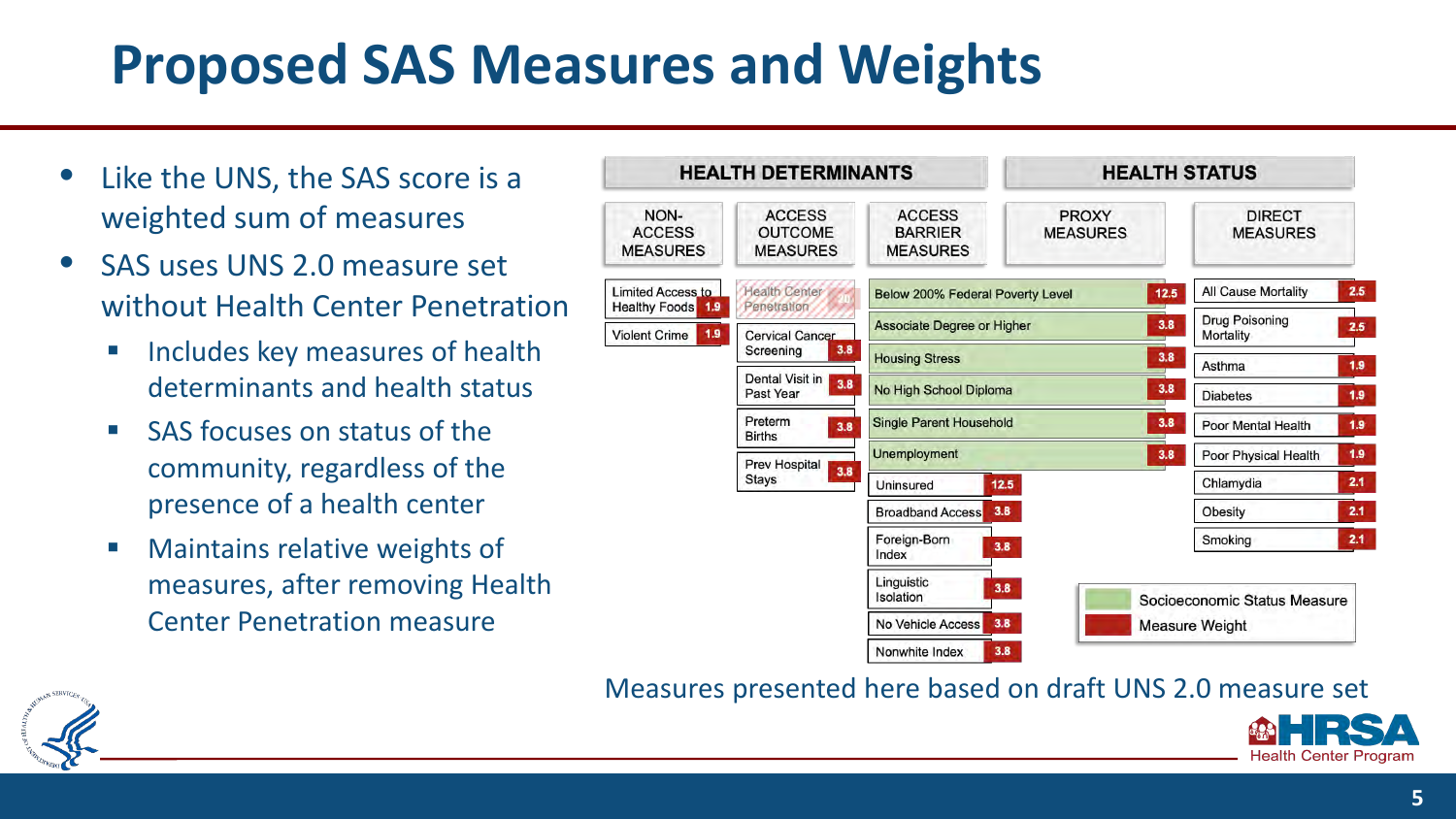# **Potential SAS Use Cases (1/2)**

1. Assess need for, and provision of, Training and Technical Assistance (TTA)

- Overall, measure group, and individual measure scores can provide insights into issues that might be influencing health or access in service areas
- *Examples:* provision of a specific type of technical assistance by a Primary Care Association (PCA); facilitate connections among health centers that have common challenges to share lessons learned
- 2. Provide additional information to inform funding decisions
	- Could add additional insight from key measures of health determinants and health status for communities served by health centers to inform funding decisions
	- *Examples:* could help identify need for specific supplemental funding such as expanded services; could help identify need to fund additional/new technical assistance partner organizations



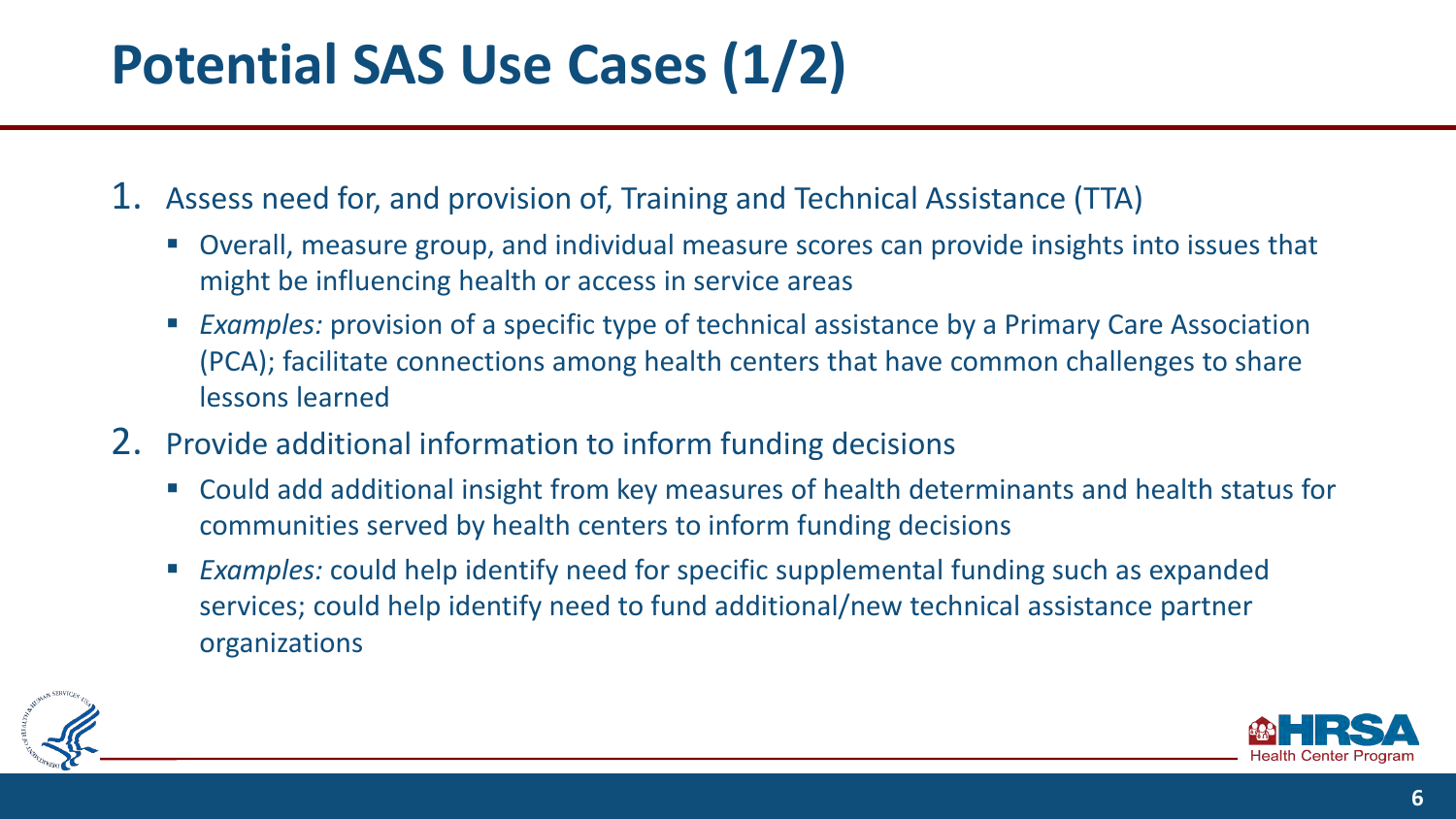# **Potential SAS Use Cases (2/2)**

- 3. Contextualize health center challenges and performance
	- Can track overall, measure group, and individual measure scores over time and can provide standardized overview of health profiles of service areas
	- *Example*: provide context for various domains in the "Advancing Health Center Excellence" framework, especially Population Health and Social Determinants of Health domain
- 4. Provide additional context for acute public health emergencies
	- **IFM** Informs priority areas for mitigation and recovery to avoid exacerbating existing disparities
	- *Example*: advise mitigation and recovery for natural disasters, localized outbreaks, etc.
- 5. Use as component of Needs Assessment for compliance requirement
- 6. Potentially serve as a public tool that can be utilized by external entities



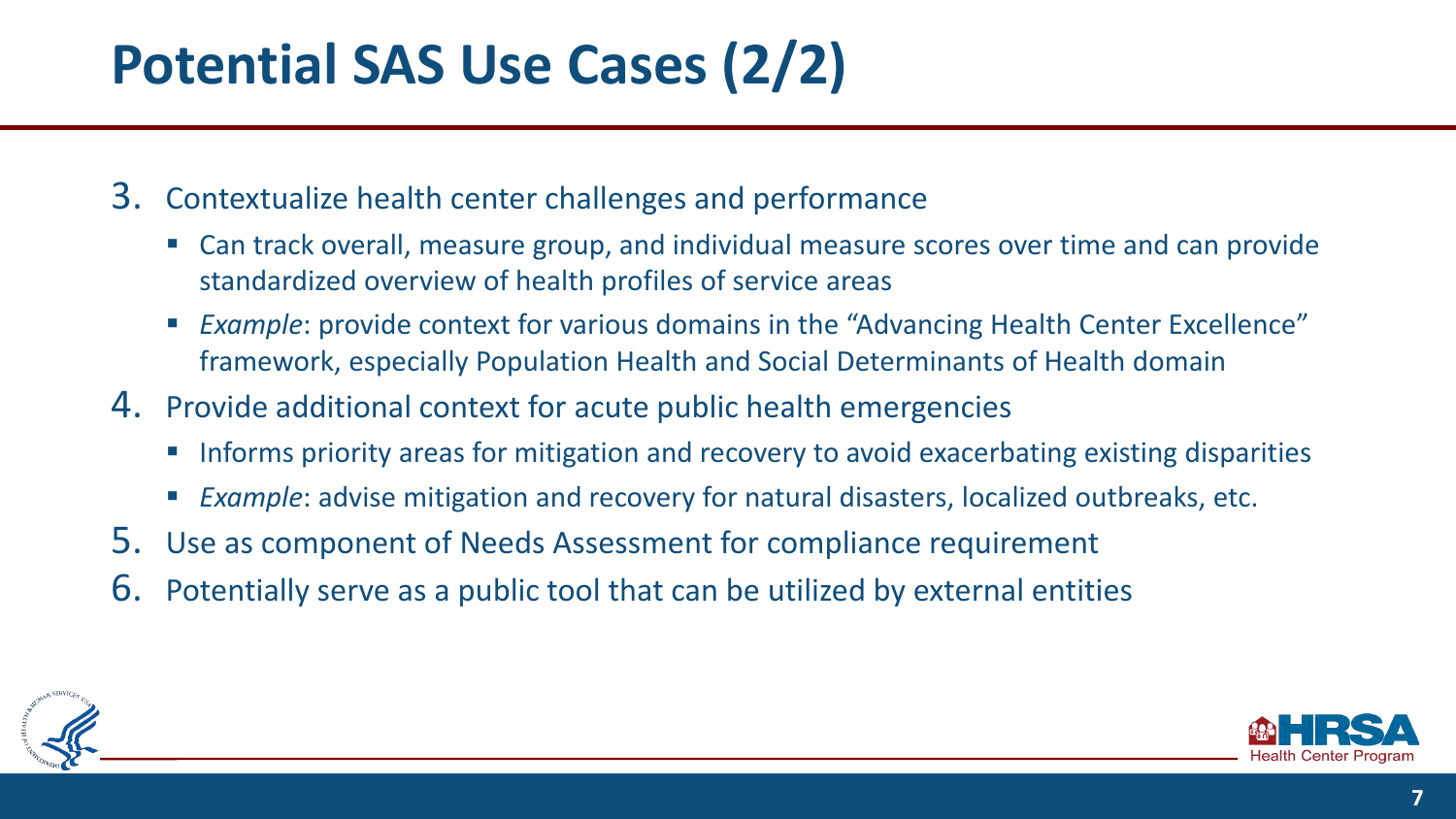#### **Polling Questions: Potential Use Cases**

- Training and Technical Assistance (TTA)
- **Funding Decisions**
- Contextualize Health Center Challenges and Performance
- Acute Public Health Emergencies
- Needs Assessment Component



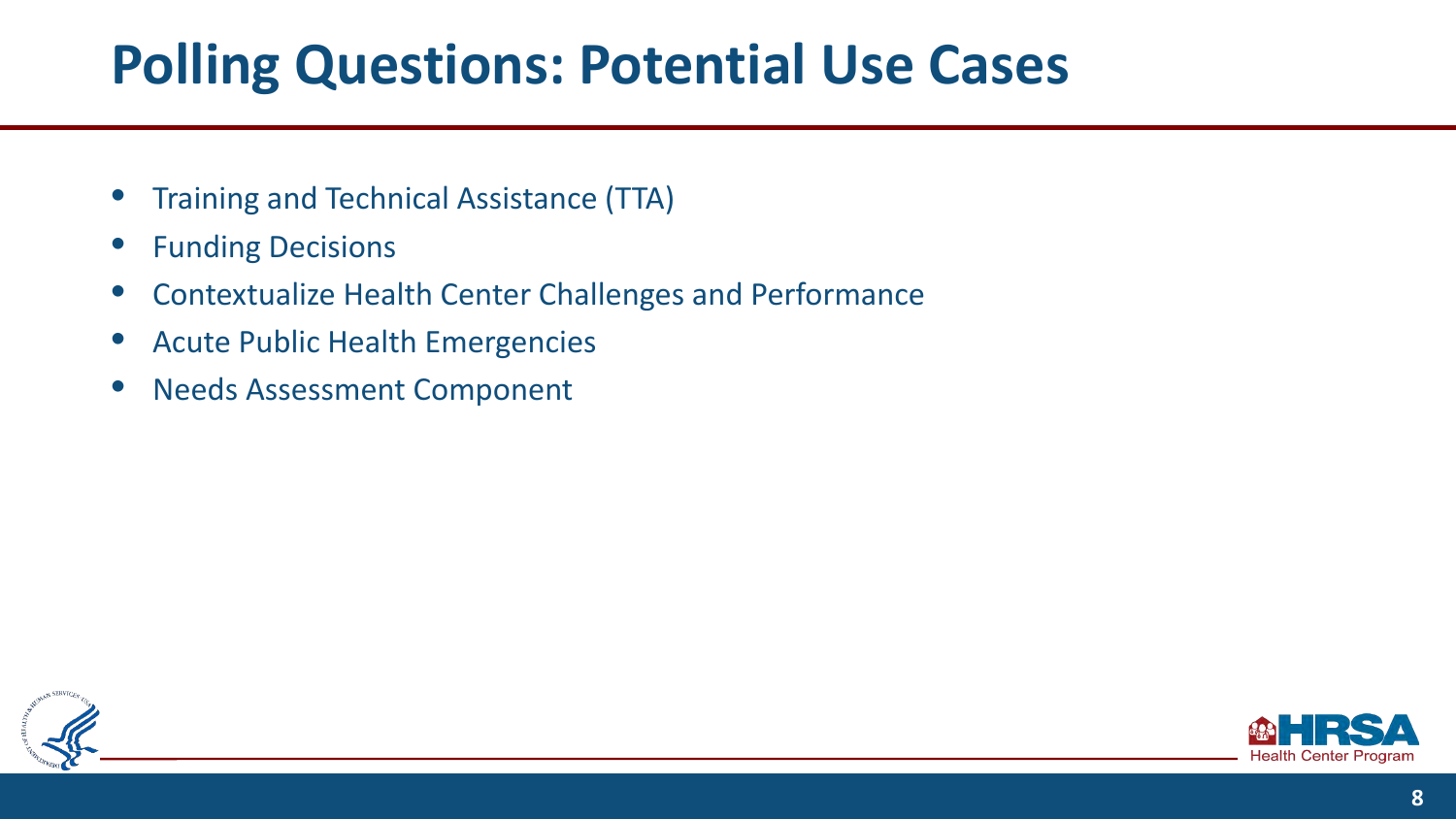# **Calculation of the SAS Score for a Health Center's Service Area**



**1. Compute ZIP Code scores** using the measures and their respective weights for each ZIP Code in the health center's service area

**2. Compute the overall SAS score** by weighting each ZIP Code score and summing all the ZIP Code scores



**9**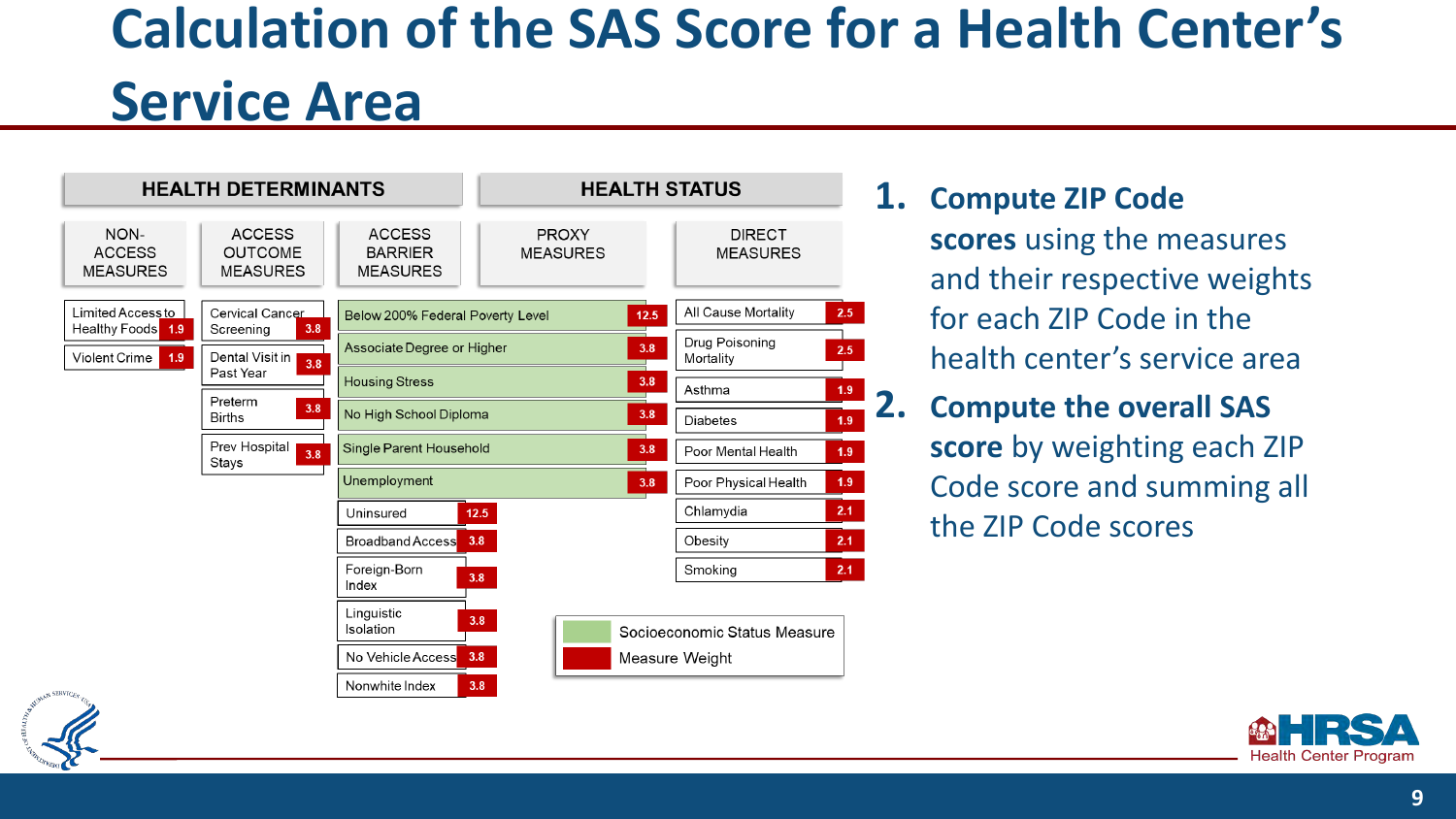# **ZIP Code Weighting: Patient vs Population**



The SAS score uses a **patientweighted** method, which weights ZIP Code 2 more than ZIP Code 1

In comparison, the UNS uses a **population-weighted** method, which weights ZIP Code 1 more than ZIP Code 2



Health Center Patients represented in Yellow SAS Score ranges between 0 – 100 points

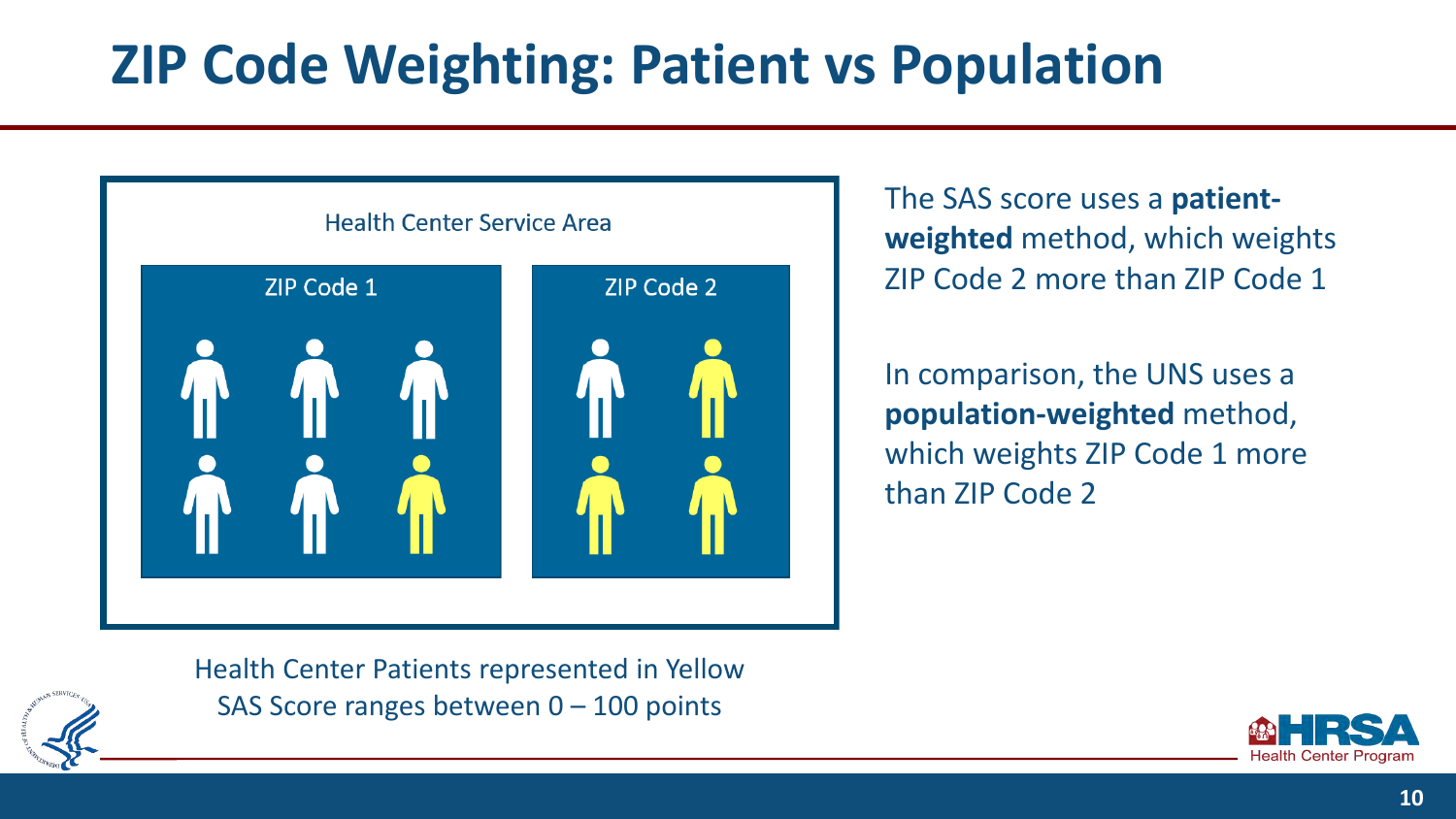## **Comparison of SAS and UNS**

| <b>Topic</b>                                       | <b>Service Area Status (SAS)</b>                                                                                                                            | <b>Unmet Need Score (UNS)</b>                                     |
|----------------------------------------------------|-------------------------------------------------------------------------------------------------------------------------------------------------------------|-------------------------------------------------------------------|
| <b>Purpose</b>                                     | Describes the health, social, and economic<br>status for communities served by current<br>health centers                                                    | Describes the community need for a<br>proposed health center site |
| <b>Health Center</b><br><b>Penetration Measure</b> | Not included                                                                                                                                                | <b>Included</b>                                                   |
| <b>Geographic Areas</b><br><b>Scored</b>           | Calculated for current health center service<br>areas                                                                                                       | Calculated for proposed service areas                             |
| <b>ZIP Code Weighting</b><br>for Score             | Patient-weighted scoring                                                                                                                                    | Population-weighted scoring                                       |
| <b>Use Cases</b>                                   | Potential uses include TTA, funding decisions,<br>contextualize health center challenges, acute<br>public health emergencies, needs assessment<br>component | <b>NAP Funding</b>                                                |



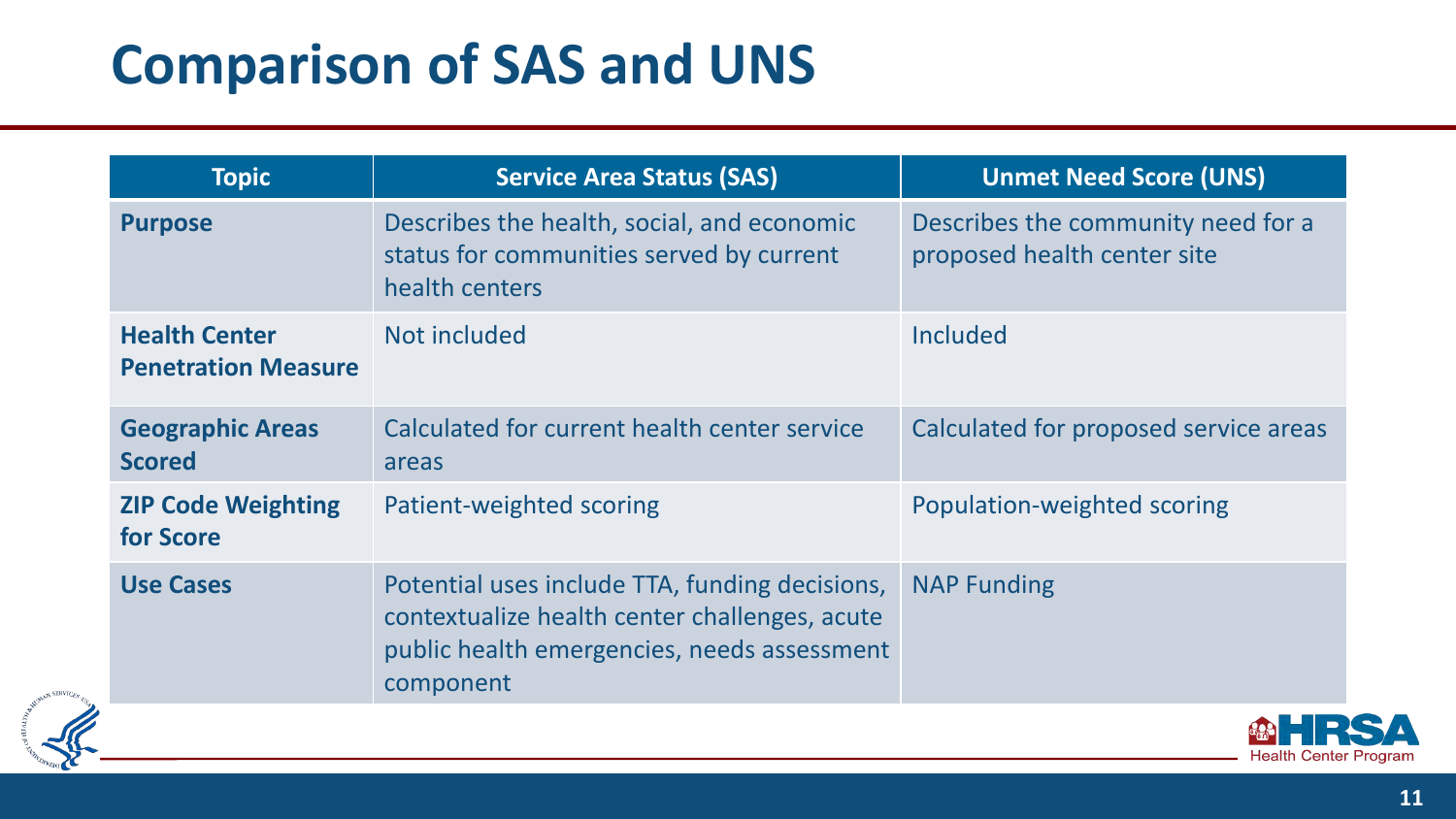

- Obtain and consider feedback from stakeholders on use cases of SAS
- Continue to explore use cases of SAS
- Finalize SAS Scores



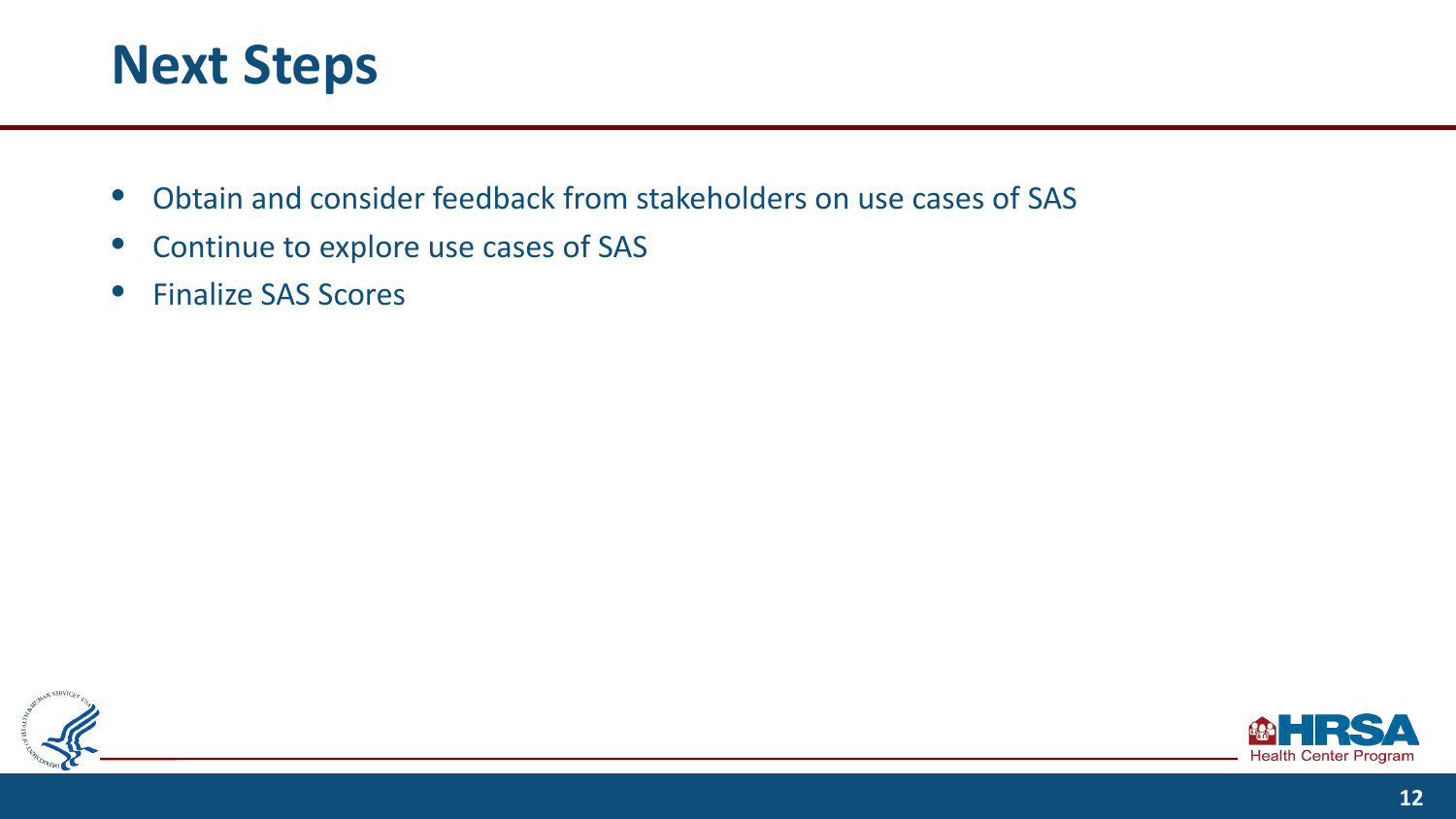## **Thank You!**

Strategic Initiatives Team Bureau of Primary Health Care (BPHC) Health Resources and Services Administration (HRSA)



<bphc.hrsa.gov>



Sign up for the *[Primary Health Care Digest](https://public.govdelivery.com/accounts/USHHSHRSA/subscriber/new?qsp=HRSA-subscribe)* 



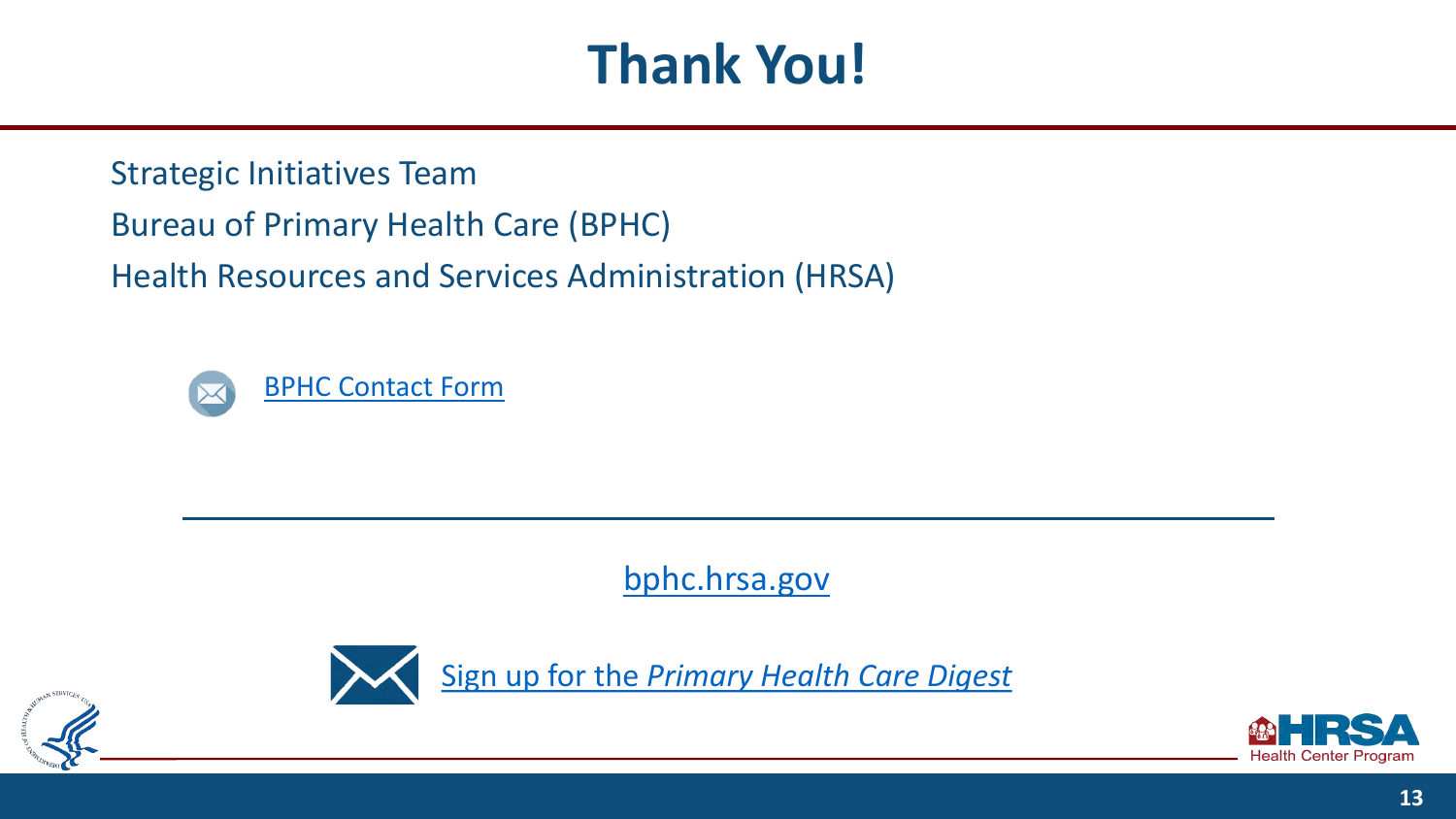#### **Connect with HRSA**

# Learn more about our agency at: [www.HRSA.gov](http://www.hrsa.gov/)



FOLLOW US:

 $G$   $\circ$   $G$   $in$